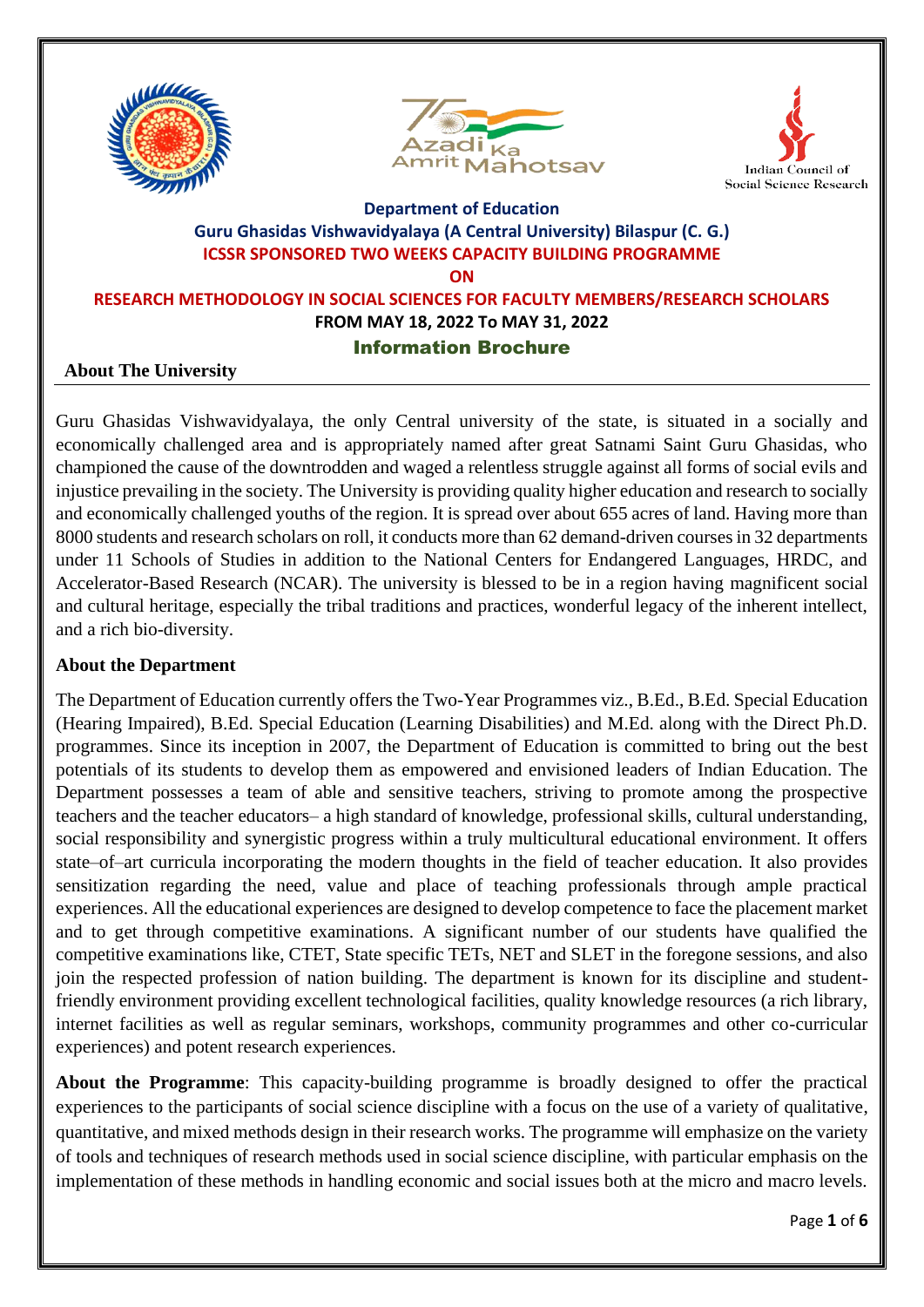The primary purpose is to build an interdisciplinarity research culture and to involve the participants in the process of research from identifying a viable research problem to obtain guanine solution of the stated problem. The application of various research methods will be illustrated using examples from diverse fields, including economics, behavioural studies, social issues- education , health and business studies. Hands-on sessions will be conducted in order to train the participants for qualitative and quantitative analysis usingQDA Miner Lite, Microsoft Excel, SPSS, AMOS, and R. programming, etc.

### **Learning Outcomes of the Programme**:

By the end of the programme, it is expected from the participants that they will be able to:

**LO1** Carryout quantitative, qualitative and mixed methods researches effectively.

**LO2** Select appropriate Statistical Software for the data analysis.

**LO3** Utilize available open-source software for the data analysis.

**LO4** Conduct exploratory factor analysis of the data set.

**LO5** Conduct confirmatory factor analysis of the data set.

**LO6** Perform Multivariate analysis of the Data Set.

**LO7** Perform Structural Equation Modeling of the data set and interpret the results.

**LO8** Select appropriate journal for publication and able to handle the whole publication process.

**LO9** Analyse, visualize, and test the hypothesis with the help of SPSS software.

**LO10** Perform metanalysis with the help of available statistical software

**LO 11** Select the appropriate designs of mixed methods research

**LO 12** Perform analysis of qualitative data with the help of Qualitative Data Analysis Software.

**LO13** Utilise the machine learning Models for Prediction, Classification and Decision Making in the research process.

**LO14** Prepare research project proposals for various National and International funding agencies.

**LO15** Follow the ethical guidelines during the process of research and publication.

### **Course Delivery Mode:**

The outbreak of COVID-19 has resulted in a paradigm shift in education throughout the world and India in particular. Thus, Online/ Blended Teaching-Learning have become the need of the hour to sustain our education system. Different topics of research methodology shall be taught through different pedagogical tools like lectures, hands-on training on computer software and assignments will be allotted to the participants. The participants will be required to make presentations and submit a report at the end of the workshop.

#### **Resource Person:**

The resource persons are from NITs, IITs,IIITs, IIMs, Central Universities, and State Universities of India.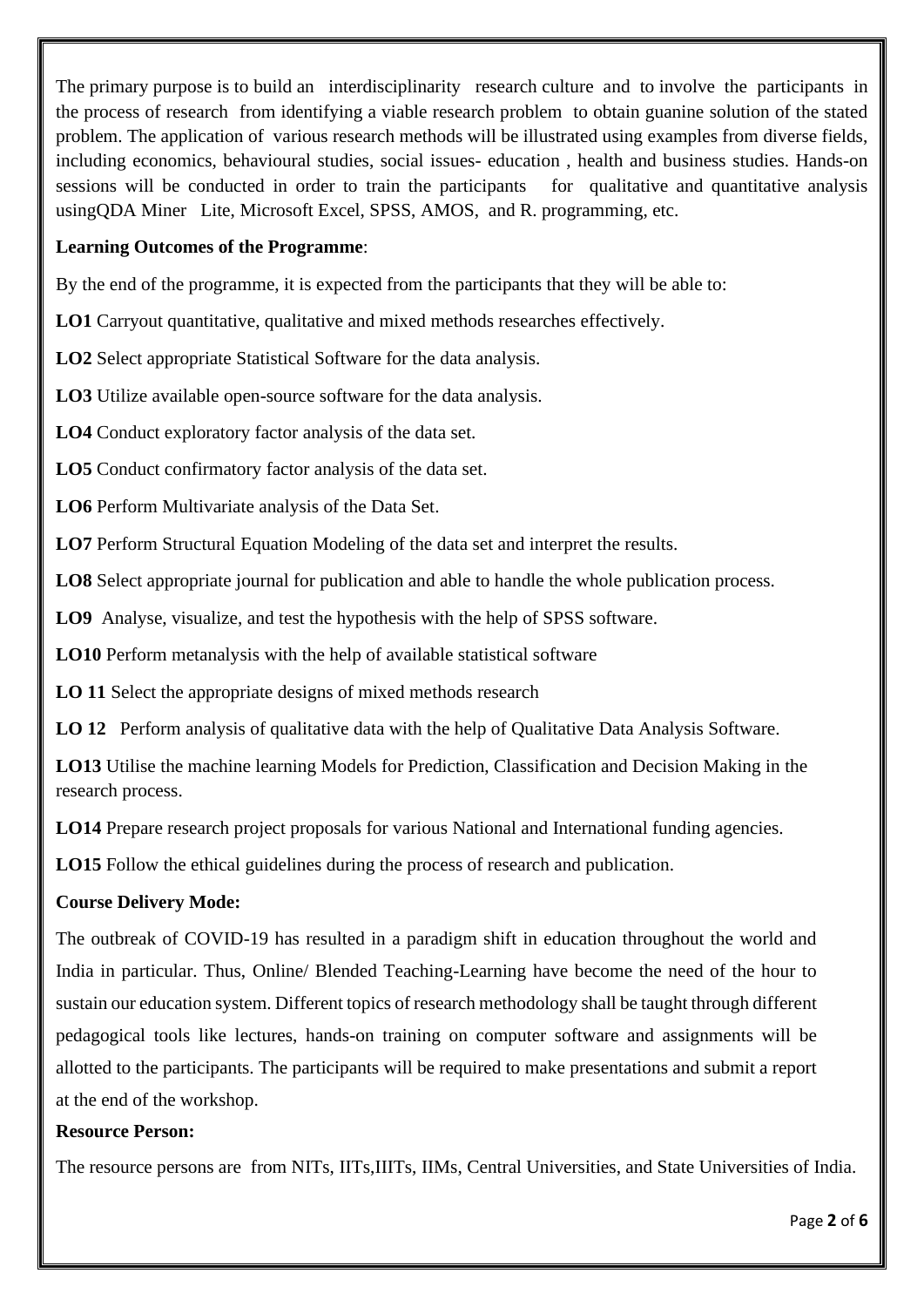### **Eligibility criteria for Participants:**

All those who are serving as a Lecturer/Assistant Professor/Young Faculty in the field of Social Sciences in the UGC recognized Indian University/Deemed University/College/Institute of National Importance and ICSSR Research Institutes or engaged in or planning to engage in economic and social science research will be eligible to apply for the course. Further, Young researchers who are pursuing their **Ph.D. / PDF** programme in universities or research institutions under social science discipline will also is eligible to apply. **Priority will be given to the faculty members of higher education institutions.**

### **Workshop Sessions and Timing:**

**There will be three sessions in each day (Total 36 Sessions)**

10:00 AM – 11:30 AM, 12.00 PM to 01:30 PM and 2:30 PM to 4:30 PM

**Registration Fee:** There is no registration fee for the Workshop.

**Number of Seats:** The number of seats is limited to 80 (Eighty) {(50 Out station +30 local)}

**Mode of Delivery:** Live Sessions through Google Meet.

Attendance: The programme will have 36 sessions for 12 days without any holiday except 22<sup>nd</sup> and 29<sup>th</sup> May, 2022. Attending all 36 sessions is mandatory for participants failing of which participation certificate will not be issued.

### **Participation e-Certificate**

e-Certificate will be issued after successful participation in the programme.

**Address for applying:** Please send your duly filled application form along with other supporting documents to the email address. **[icssrcbt202122@gmail.com](mailto:icssrcbt202122@gmail.com)**

### **Important Dates:**

Last date of application form submission (through e-mail) : 15/05/2022

Intimation of selected candidates (through e-mail): 17/05/2022

Intimation to candidates regarding the schedule and other requirements (through e-mail): 17/05/2022

**Contact & Assistance:**

**Dr. Sambit Kumar Padhi (Course Director): 9406212458**

**Dr. Jyoti Verma (Co- Course Director): 9977293393**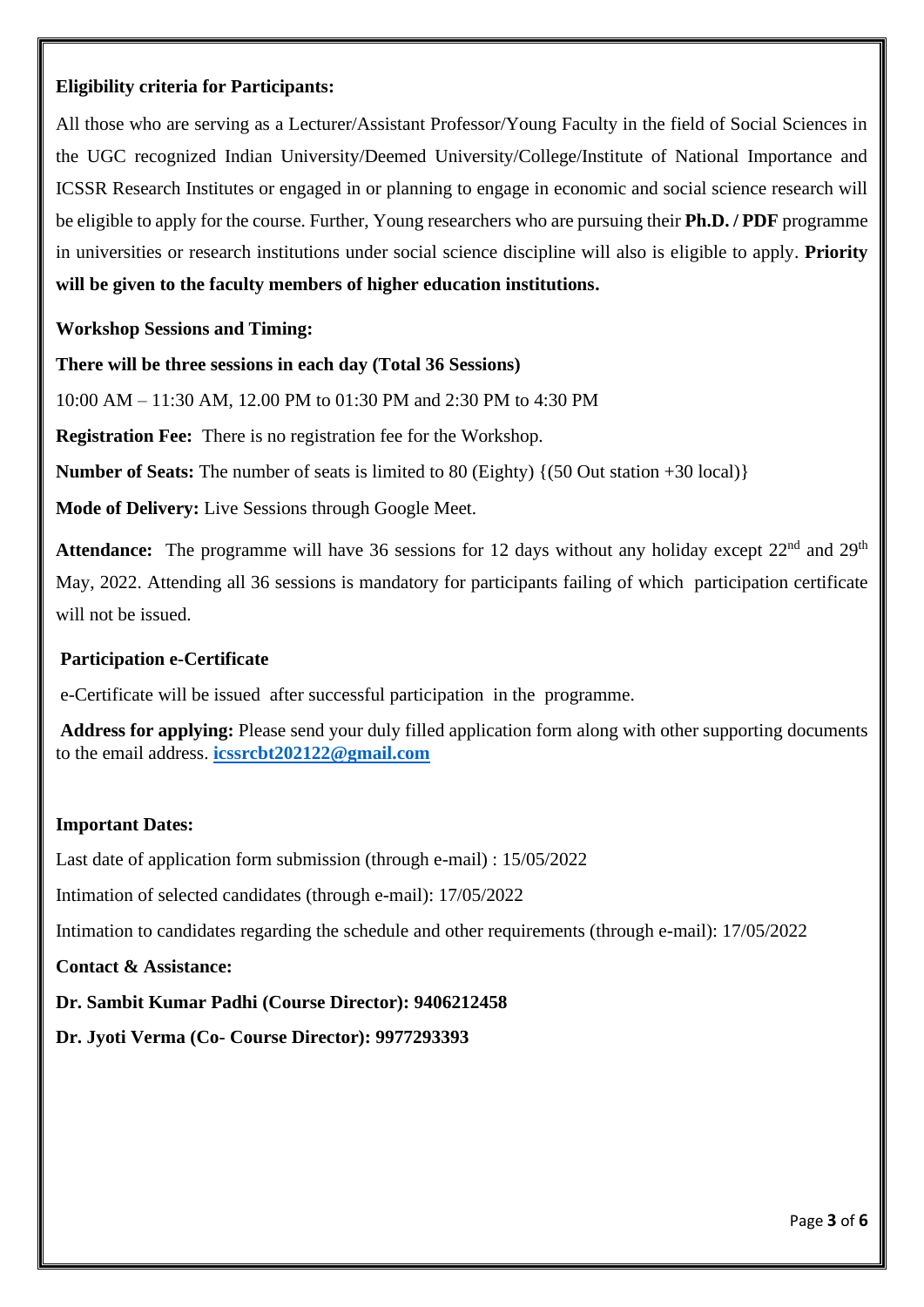#### PROGRAMME ADVISORY COMMITTEE

**Chief Patron**

#### Prof. Alok Kumar Chakrawal

**Hon'ble Vice-Chancellor, Guru Guru Ghasidas Vishwavidyalaya, Bilaspur (C.G.)**

**Patron**

#### Prof. Shailendra Kumar

**Registrar (Acting), Guru Ghasidas Vishwavidyalaya, Bilaspur, Chhattisgarh (C. G.)**

**Co-Patron**

### Prof. V. S. Rathore

**Dean, School of Studies of Education, Guru Ghasidas Vishwavidyalaya, Bilaspur (C.G.)**

#### PROGRAMME ORGANIZING COMMITTEE

#### Dr. Sujeet Kumar Mishra

**Head & Associate Professor, Department of Education, Guru Ghasidas Vishwavidyalaya, Bilaspur (C.G.)**

### Dr. C. S. Vazalwar

**Associate Professor, Department of Education, Guru Ghasidas Vishwavidyalaya, Bilaspur (C.G.)**

### Dr. Sambit Kumar Padhi

**Assistant Professor, Department of Education, Guru Ghasidas Vishwavidyalaya, Bilaspur (C.G.)**

#### Dr. Jyoti Verma

**Assistant Professor, Department of Education,**

**Guru Ghasidas Vishwavidyalaya, Bilaspur (C.G.)**

#### Contact for Assistance

**Dr. Sambit Kumar Padhi (Course Director): 9406212458 Dr. Jyoti Verma (Co-Course Director): 9977293393**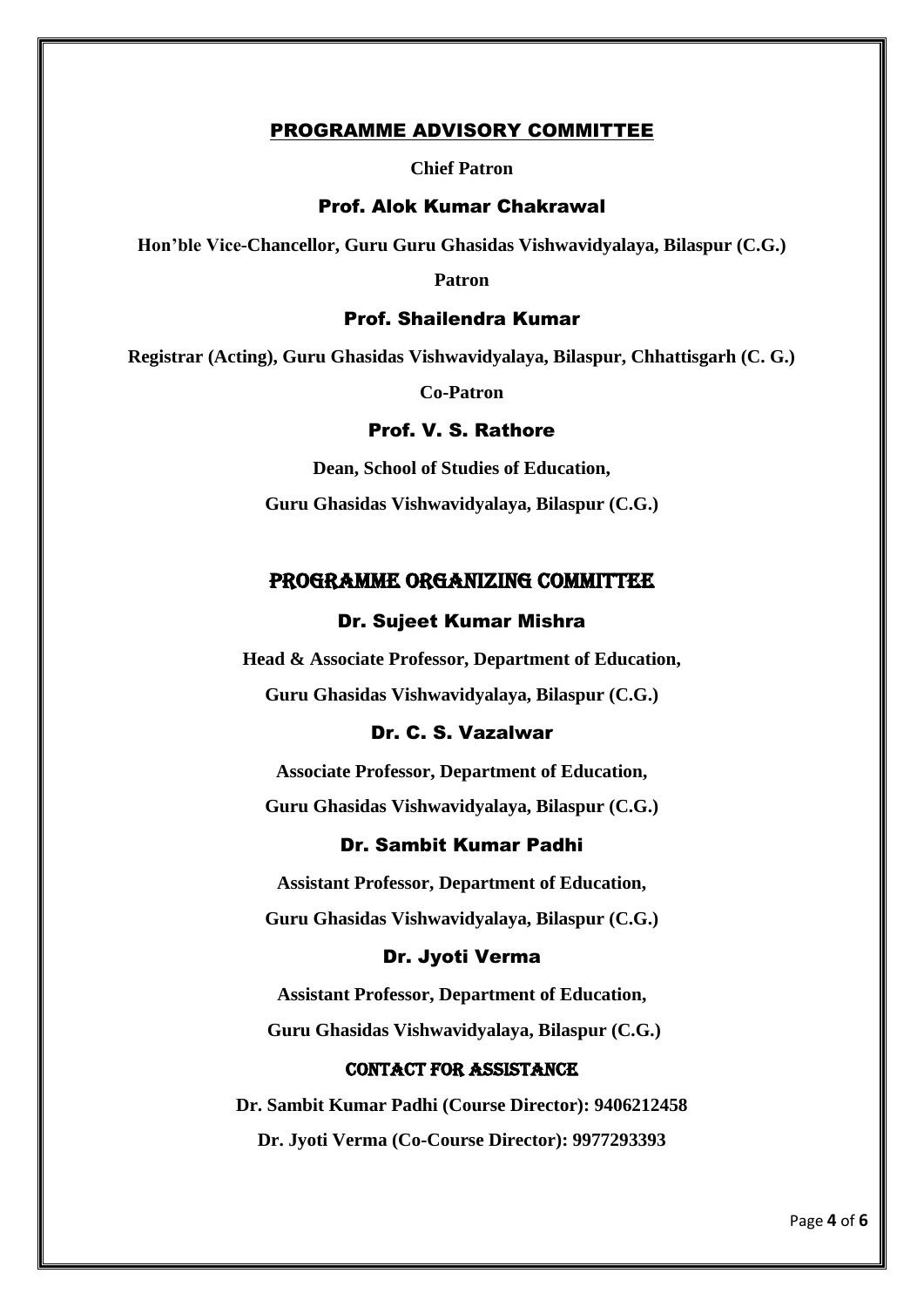





## **Department of Education Guru Ghasidas Vishwavidyalaya (A Central University) Bilaspur (C.G.) ICSSR SPONSORED TWO WEEKS CAPACITY BUILDING PROGRAMME**

**ON**

### **RESEARCH METHODOLOGY IN SOCIAL SCIENCES FOR FACULTY MEMBERS/RESEARCH SCHOLARS FROM MAY 18, 2022 To MAY 31, 2022**

**Registration Form**

### **Personal Information:**

| <b>Present Designation:</b><br>2.                                                       | Please paste your |
|-----------------------------------------------------------------------------------------|-------------------|
| 3.                                                                                      | recent photograph |
|                                                                                         | here              |
| 5.                                                                                      |                   |
| 6.                                                                                      |                   |
|                                                                                         |                   |
|                                                                                         |                   |
|                                                                                         |                   |
|                                                                                         |                   |
| 11. Teaching Experience:                                                                |                   |
| 12. Research Experience:                                                                |                   |
|                                                                                         |                   |
|                                                                                         |                   |
| 15.Ph.D. Status: Enrolled/Registered/Submitted                                          |                   |
|                                                                                         |                   |
|                                                                                         |                   |
|                                                                                         |                   |
| 19. Name of the Discipline: Humanities/Social Sciences/Management/Art/Languages/Library |                   |
|                                                                                         |                   |
|                                                                                         |                   |

### **Declaration by Applicant**

I hereby solemnly declare that the particular furnished above are true and complete to the best of my knowledge and belief. I will submit/attach the scanned copy of dully filled and recommended application from, caste/category certificate (if applicable), and attached the copy of the previously attended research methodology/capacity building course if any. **Also, submitted expected benefits from attending the programme within 400 words.** The all above documents send to the email address **[icssrcbt202122@gmail.com.](mailto:icssrcbt202122@gmail.com)** Further, I have gone through the information brochure & shall abide by rule and regulations of the programme.

Date: ………/………./……… **Signature of the Applicant**

Page **5** of **6**